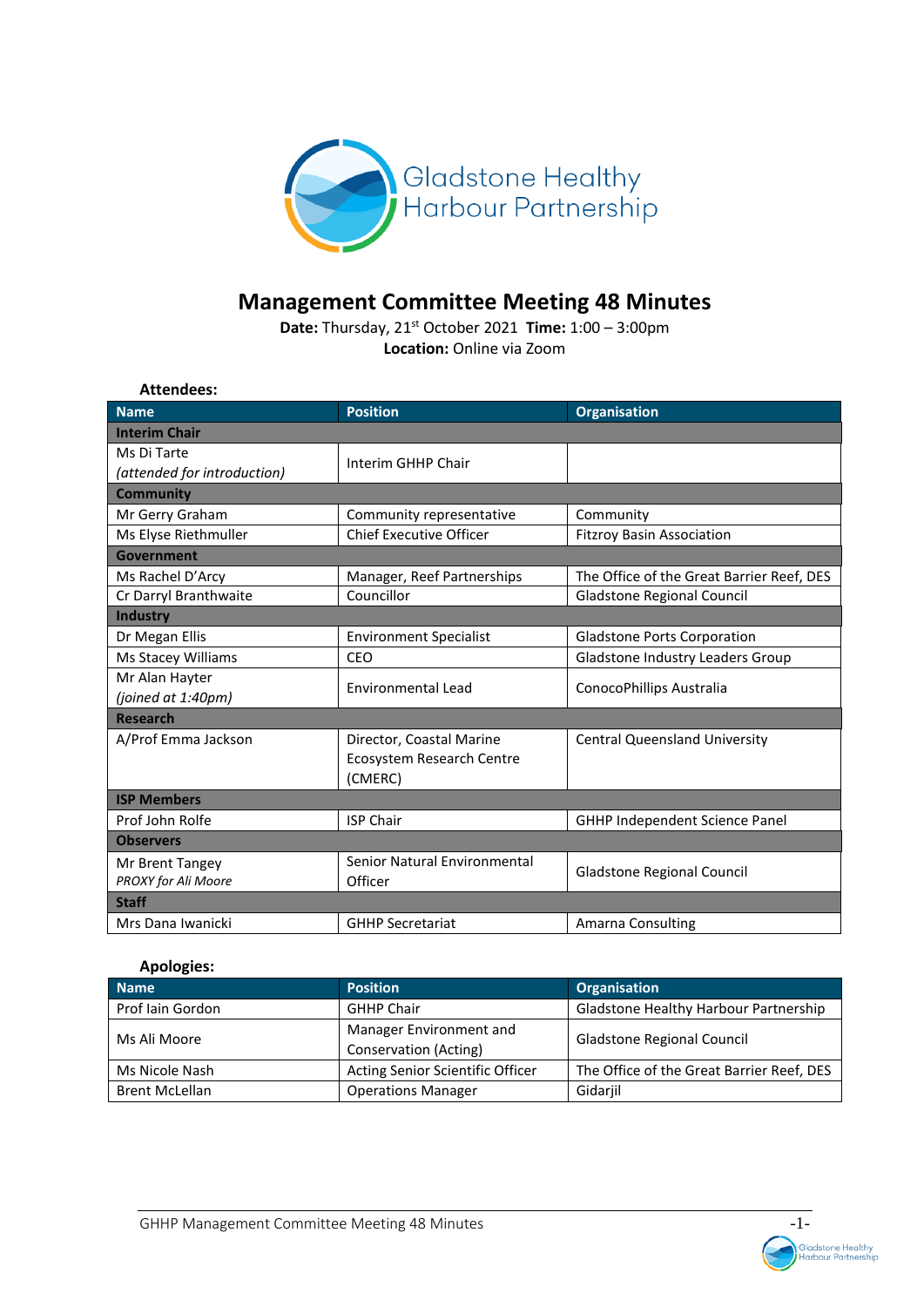# **Agenda Item 1 – Welcome**

Meeting Started: 1:02pm

Deputy Chair Rachel D'Arcy gave an acknowledgement to country and welcomed everyone attending the meeting.

An update on the GHHP Chair was provided. Di Tarte, the current Chair of the Dry Tropics Partnership, has been asked to fill the Interim Chair position for the next four plus months while Iain undergoes treatment. Di introduced herself but was unable to attend the remainder of the meeting due to prior commitments. Di looks forward to meeting the Management Committee in person at the November MC Meeting.

# 1.4.1 Previous Minutes and Actions

The Deputy Chair reviewed the previous minutes and actions noting one change to be made to the minutes before they are finalised.

• Industry header missing from Attendees table on page 1

The previous meeting minutes of Management Committee 47 were accepted as a true and accurate record.

**Moved:** A/Professor Emma Jackson **Seconded:** Stacey Williams

## **Action Item:**

**48.1 Secretariat to make amendment to Attendees table in MC Meeting 47 Minutes.** 

## **Agenda Item 2 – Items Requiring Decision**

## 2.1 Deputy Chair Position

Rachel D'Arcy, the current Deputy Chair, advised the Management Committee of her decision to step down from the Deputy Chair position due to the conflict of interest with her role within the Office of the Great Barrier Reef where they are currently determining ongoing funding for the reef regional report card partnerships.

Rachel D'Arcy stepped down as the Deputy Chair and Elyse Riethmuller took over to chair the remainder of the meeting.

Nominations for the Deputy Chair position were taken from the floor.

Elyse Riethmuller was nominated for the Deputy Chair position. **Nominated by:** Gerry Graham **Seconded:** A/Professor Emma Jackson

**Elyse Riethmuller accepted the Deputy Chair position.** 

## 2.2 Gidarjil's Representation on Management Committee

Elyse Riethmuller advised the Committee that Brent McLellan has requested to step down from the GHHP Management Committee due to taking on a new role as Gidarjil's Operations Manager. He has requested for Demi Blucher, Gidarjil's Gladstone Operations Manager, to replace him on the MC.

**The Management Committee approved for Demi Blucher to replace Brent McLellan on the Management Committee as the community representative from Gidarjil.** 

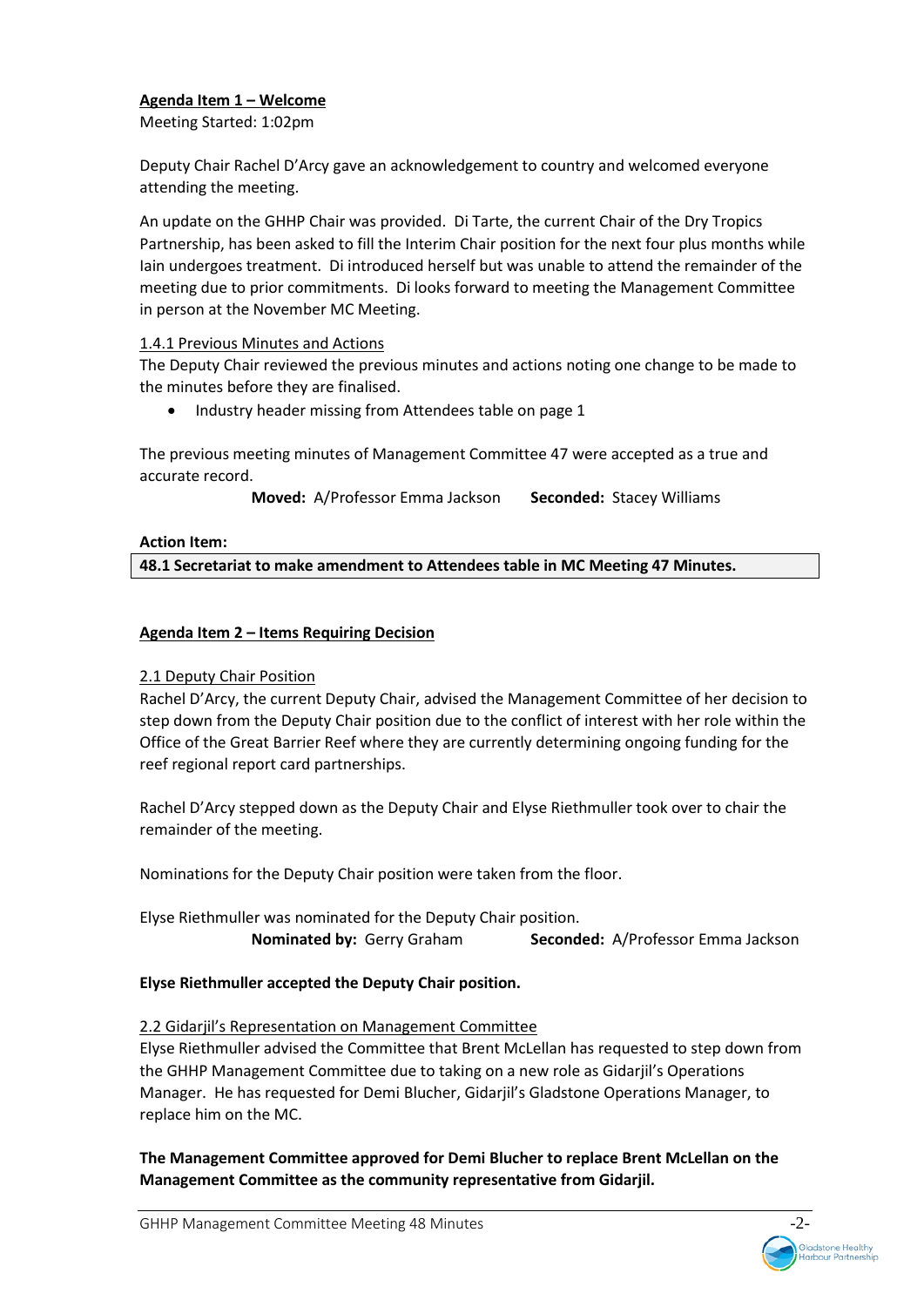**Action Items:**

- **48.2 Secretariat to advise Gidarjil of approval for Demi Blucher to replace Brent McLellan on the Management Committee.**
- **48.3 Secretariat to update Gidarjil's contact details and forward meeting invites to Demi Blucher.**

## 2.3 Draft 2021 Litter Indicator

The ISP Chair advised that Marine Debris has been selected as the litter indicator for 2021.

Items to note:

- Marine Debris has a national database with strong statistics and is in line with what the other regional report cards are doing.
- The scoring thresholds vary slightly to what GHHP uses (in 20 percent increments). The ISP recommends continuing with the same approach as other report cards for consistency.
- Scores are reported at the site level instead of an accumulation of the whole harbour due to large variations between sites. It will be important to note the number of volunteers and number of clean up events.
- Baselines to compare between the different report cards is very difficult. What we are comparing the collection data to is what happened between 2014-2018, which is a different baseline to other report cards.

*MC Comments/Questions:*

- MC feel it's a good idea to include Marine Debris as the litter indicator because a high amount of effort goes into this area in the Gladstone region.
- How will the litter indicator scoring and baseline be explained in layman's term since it is quite technical?

It is quite a sophisticated analysis, but we can explain that it's been benchmarked for four years of data, that the data comes from the national database, and we are comparing what's been collected in the last 12 months (items per hour of clean up) to the average of the four-year baseline from 2014-2018. Tangaroa Blue was previously involved in workshops to talk through their data with GHHP and a decision was made to keep all the data in.

- This will be first step to utilising the litter indicator. There are plans to further develop the indicator into two main dimensions:
	- o 1. Split up rubbish into categories (i.e. plastics); and
	- o 2. Try to identify sources by taking a sub-sample of litter to estimate how long it's been in the water where it came from.
- Suggestion to use Scott Wilson's old data.

The ISP Chair advised for now GHHP will use the data available on the national database. Once GHHP gets into further interrogation in future years, Scott Wilson's data will be useful.

**The Management Committee approved the format of the 2021 draft litter indicator for the report card. Management Committee to provide any further comments or feedback outside of the meeting for the content for the Technical Report.** 

## **Action Item:**

**48.4 MC to send comments/feedback for Litter indicator content for the Technical Report to ISP Chair.** 

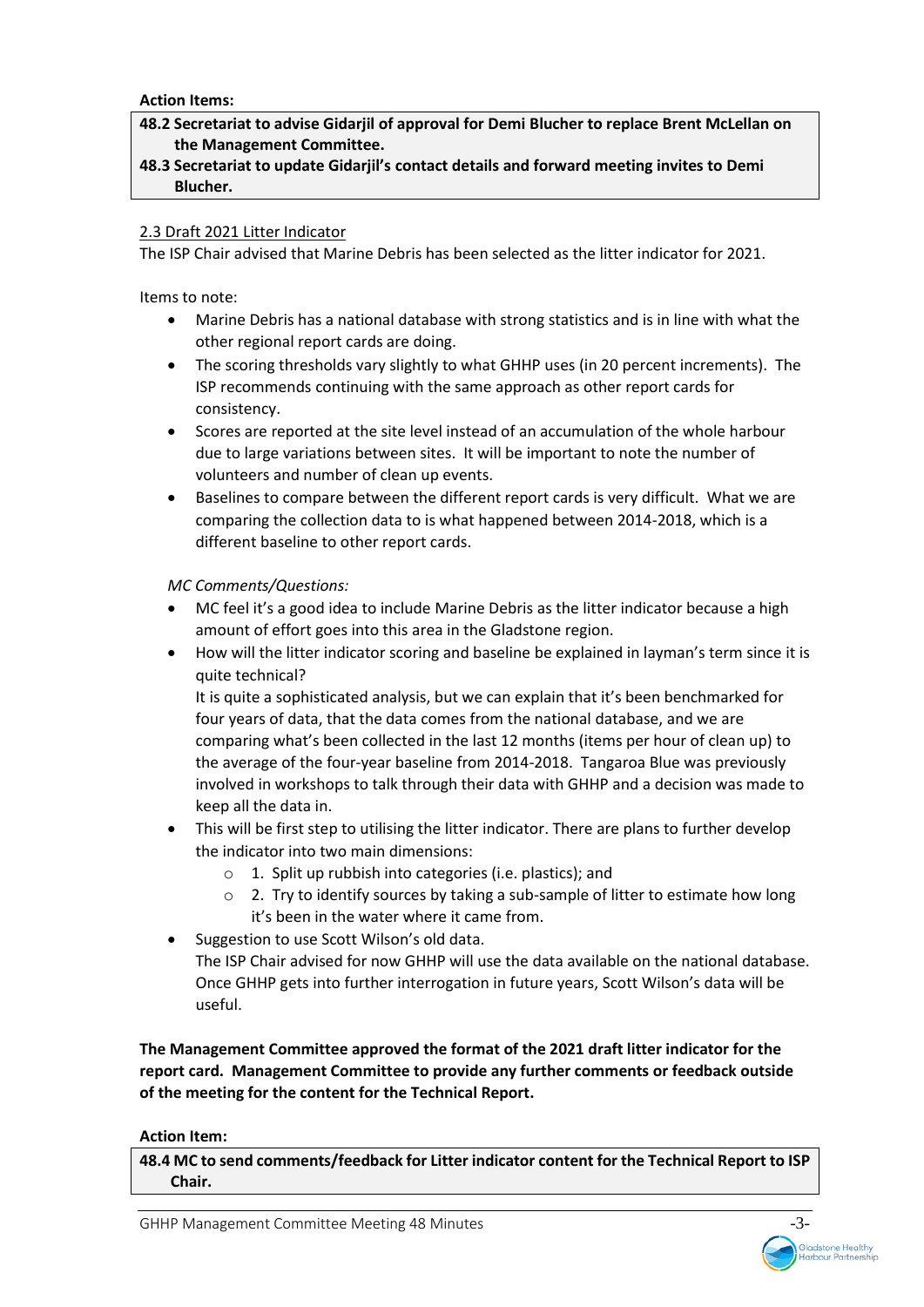# **Agenda Item 3 – Items for Consideration**

*Please note that this information is CONFIDENTIAL and for GHHP INTERNAL USE ONLY.* 

3.1 Update from the OGBR regarding future funding of regional report card partnership *\*This agenda item was treated as 'Confidential'.*

3.2 Update on Communications services

*\*This agenda item was treated as 'Confidential'.*

3.3 Update on Secretariat services *\*This agenda item was treated as 'Confidential'.*

## 3.4 Hosting arrangements update

*\*This agenda item was treated as 'Confidential'.*

**Action Item:**

**48.5 A/Prof Emma Jackson to provide Luke Sinclair's phone number to Elyse. Elyse to contact Luke next week.** 

3.5 Review of Social and Sense of Place indicators

*\*This agenda item was treated as 'Confidential'.*

3.6 Priorities for sampling in Gladstone Harbour after a major event

*\*This agenda item was treated as 'Confidential'.* 

# 3.7 Stewardship Report Card Launch

Elyse Riethmuller suggested to launch the Stewardship Report Card as a lunchtime event on the same day as the Partnership Meeting on Thursday,  $2^{nd}$  December.

# **The Management Committee agreed to hold the Stewardship Report Card Launch as a lunch prior to the start of the Partnership Meeting on 2nd December 2021.**

## **Action Item:**

**48.6 Secretariat to send a date holder for Stewardship Report Card Launch out to Partners.** 

# **Agenda Item 4 – Reports**

## 4.1 GHHP Science Program Report

The ISP Chair gave a review of the progress on the GHHP Science Program noting that all 2021 report card projects have been completed and reviewed by the ISP. Everything is going well and working smoothly.

Items to note:

- Preparation of the draft technical report, website material and report card text is underway.
- ISP Meeting in November has changed to a virtual meeting due to travel restrictions.

| <b>Project ID</b> | <b>Status</b> |
|-------------------|---------------|
|                   |               |

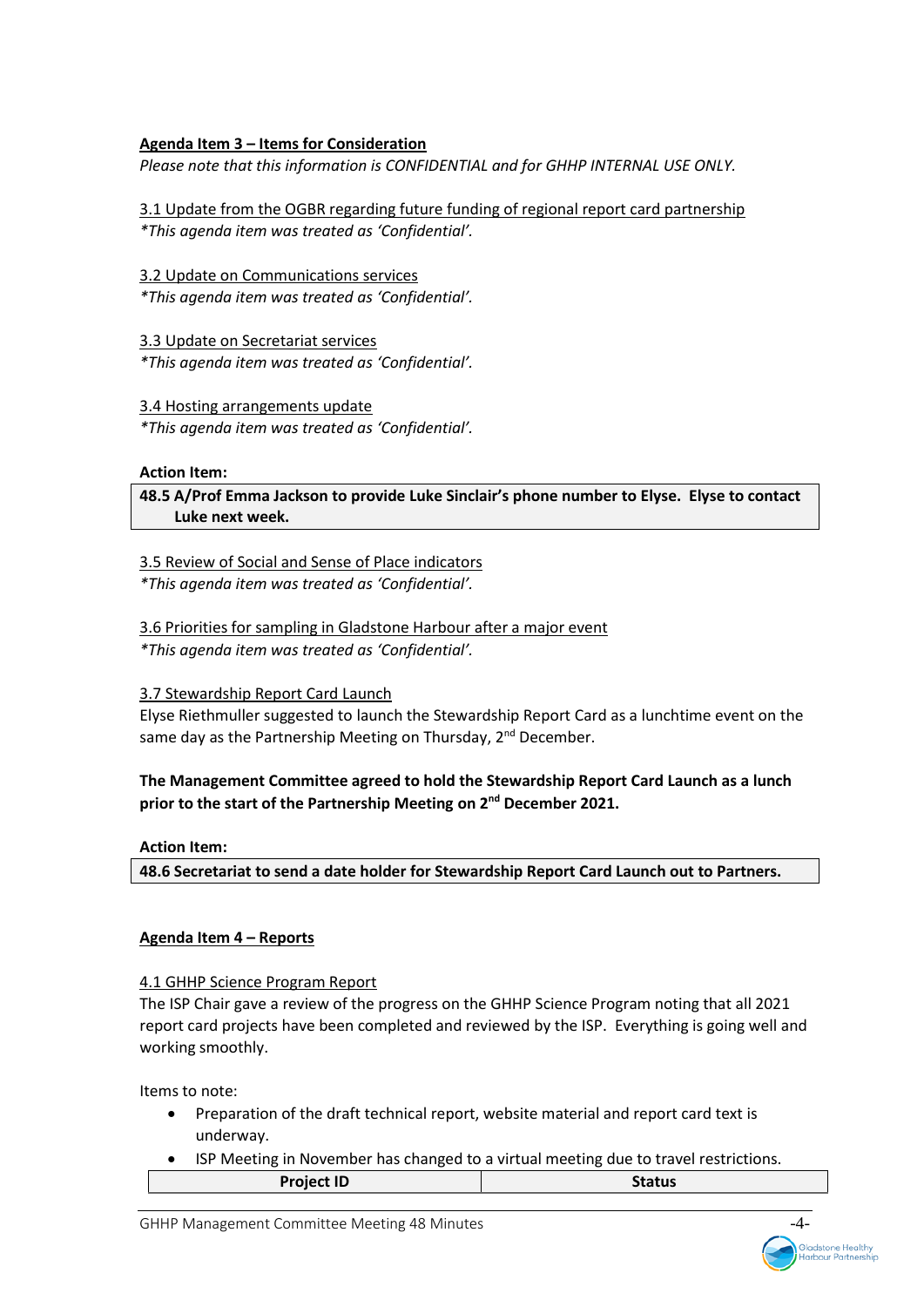| ISP005: SCE Indicators                    | Not contracted/conducted in 2021.             |  |  |
|-------------------------------------------|-----------------------------------------------|--|--|
| ISP006-2020-21: Model Housing and         | The 2020-21 project has been completed. Not   |  |  |
| Updates for the Gladstone Harbour Model,  | contracted in 2021-22.                        |  |  |
| Gladstone Hydrodynamic Model and CONNIE   |                                               |  |  |
| Module, CSIRO                             |                                               |  |  |
| ISP009-2019-20: DIMS maintenance, AIMS    | All tasks required to produce the 2021 report |  |  |
|                                           | card have been completed. A new DIMS          |  |  |
|                                           | maintenance project is being developed for    |  |  |
|                                           | 2021-222.                                     |  |  |
| ISP011-2020: Seagrass Indicators,         | Project completed.                            |  |  |
| JCU/TropWATER                             |                                               |  |  |
| ISP012: Cultural Heritage Indicators      | Not contracted/conducted in 2021.             |  |  |
| ISP013-2020: Fish Recruitment Indicators, | Project completed.                            |  |  |
| Infofish                                  |                                               |  |  |
| ISP014-2020: Coral Indicators, AIMS       | Project completed.                            |  |  |
| ISP015-2020: Mud Crab Indicators, CQU     | Project completed.                            |  |  |
| ISP018: Mangrove Indicators,              | Not contracted/conducted in 2021.             |  |  |
| JCU/TropWATER                             |                                               |  |  |
| ISP023A-2020: Fish Health Indicators, CQU | Project contracted and in progress.           |  |  |
| ISP023B-2020: Visual Fish Condition       | Project contracted and in progress.           |  |  |
| Indicators, Infofish                      |                                               |  |  |

# 4.2 GHHP Finance Report

Elyse Riethmuller provided an update on GHHP's finances through September 2021.

Items to note:

- A high number of memberships have been paid quicker than usual this year.
- A copy of the Certified Financial Statement was included with the agenda papers.

# **Agenda Item 5 – General/recurring business**

## 5.1 General business

The Management Committee discussed having a review on how often the Management Committee meetings are held with the possibility of going back to four or five a year.

Stacey Williams advised that she is finishing at GILG on the 25<sup>th</sup> November to retire. GILG are currently recruiting for her replacement but it's likely the new CEO will not start until the new year.

The Management Committee thanked Stacey for her time and contributions on the MC.

**Next meeting date:** Management Committee Meeting 49 Thursday, 25<sup>th</sup> November 2021 at 1:00pm **Location:** TBA **Meeting closed:** 2:13pm

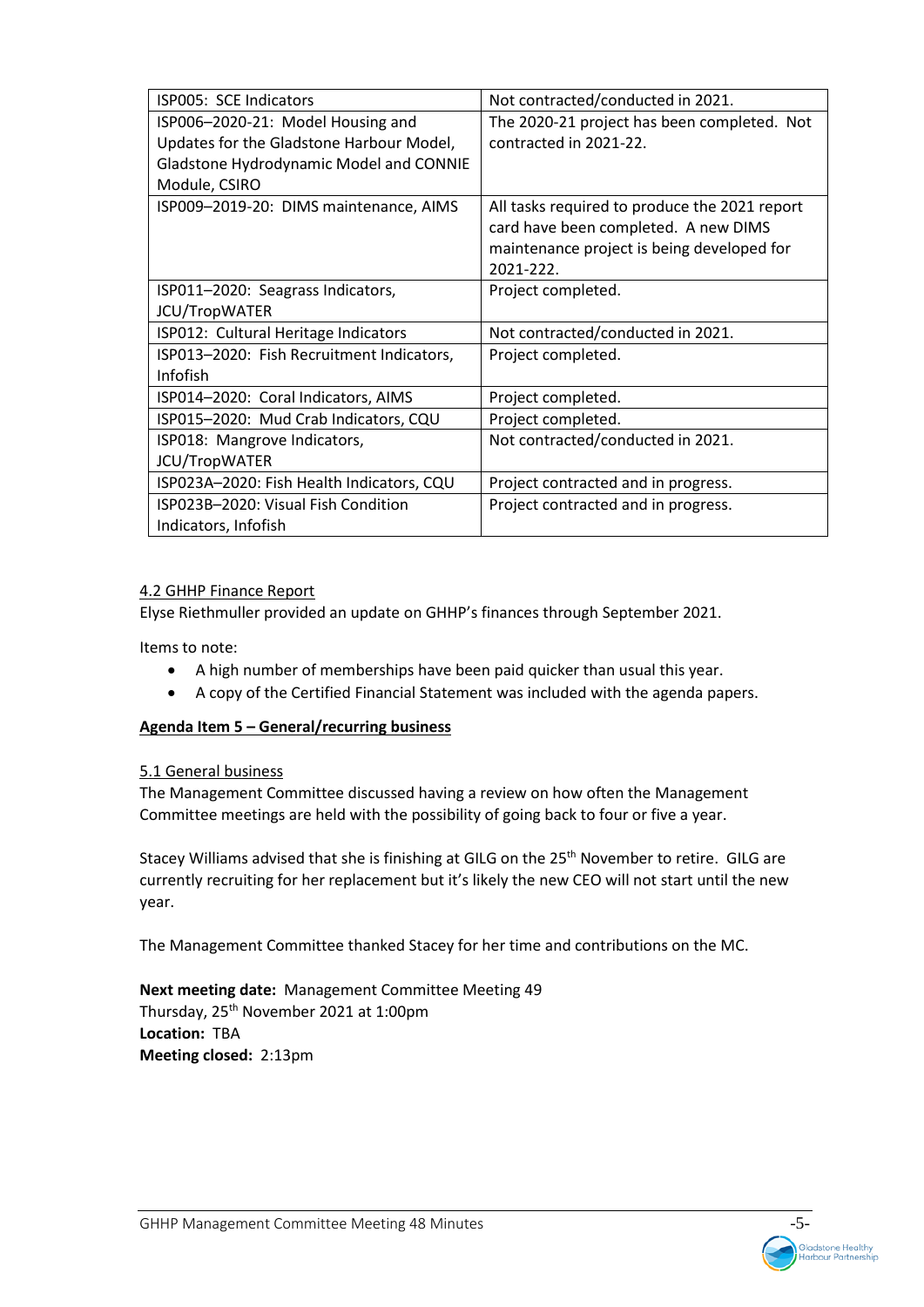# **Meeting Actions Register:**

| <b>Action</b><br><b>Number</b> | <b>Action</b>                                                                                                                                                                                                                                        | Who is<br>responsible<br>?                 | When it<br>is due?                               | <b>Status</b>                            | <b>Notes</b>                                             |
|--------------------------------|------------------------------------------------------------------------------------------------------------------------------------------------------------------------------------------------------------------------------------------------------|--------------------------------------------|--------------------------------------------------|------------------------------------------|----------------------------------------------------------|
| <b>MC Meeting 39</b>           |                                                                                                                                                                                                                                                      |                                            |                                                  |                                          |                                                          |
| MC 39.8                        | Science Team to contact current round of<br>contractors regarding MC review prior to<br>publishing. All future contracts to include a<br>clause about GHHP MC with an opportunity<br>to preview papers drawing on GHHP data<br>prior to publication. | Science Team                               |                                                  | Ongoing as<br>contracts are<br>developed | ISP Chair to follow<br>up with Science<br>Team.          |
| <b>MC Meeting 42</b>           |                                                                                                                                                                                                                                                      |                                            |                                                  |                                          |                                                          |
| MC 42.2                        | Rachel D'Arcy to invite outlined MC<br>members to the next meeting with the<br>Australian Embassy and Chile.                                                                                                                                         | Rachel D'Arcy                              |                                                  | Ongoing                                  | Meeting delayed<br>due to delay in<br>elections in Chile |
| MC 42.7                        | Elyse Riethmuller and ISP Chair to work<br>together to develop a process for<br>contracting ISP/updating current letter to<br>ISP members.                                                                                                           | Elyse<br>Riethmuller &<br><b>ISP Chair</b> | <b>Before May</b><br><b>ISP Meeting</b>          | In progress                              | Elyse and ISP Chair<br>working on<br>actioning together. |
| <b>MC Meeting 44</b>           |                                                                                                                                                                                                                                                      |                                            |                                                  |                                          |                                                          |
| MC 44.6                        | EO to canvass MC members for suggestions<br>on additional community groups as<br>potential Partners and initiate contact with<br>those groups.                                                                                                       | EO & MC<br>members                         |                                                  | Ongoing                                  |                                                          |
| MC 44.8                        | GHHP Chair and EO to prepare updated<br>Governance Charter for MC<br>review/approval prior to Partnership<br>Meeting in June.                                                                                                                        | GHHP Chair &<br>EO                         | Prior to<br>Partnership<br>Meeting 19<br>in June | Delayed until<br>2022                    |                                                          |
| <b>MC Meeting 45</b>           |                                                                                                                                                                                                                                                      |                                            |                                                  |                                          |                                                          |
| MC 45.3                        | Elyse Riethmuller to distribute audited<br>account when available.                                                                                                                                                                                   | Elyse<br>Riethmuller                       |                                                  | Ongoing                                  |                                                          |
| MC 45.4                        | GHHP Executive Officer to provide an<br>update once the Governance Charter<br>review is completed.                                                                                                                                                   | <b>GHHP</b><br>Executive<br>Officer        |                                                  | Delayed until<br>2022                    |                                                          |
| <b>MC Meeting 46</b>           |                                                                                                                                                                                                                                                      |                                            |                                                  |                                          |                                                          |
| MC 46.1                        | Chair & Elyse Riethmuller to prepare<br>proposal for Project Officer roles and<br>responsibilities to present at next MC<br>Meeting.                                                                                                                 | GHHP Chair &<br>Elyse<br>Riethmuller       | At MC<br>Meeting in<br>September                 | Ongoing                                  |                                                          |
| MC 46.6                        | ISP Chair to bring Proposal re Human<br>Dimensions back to MC at next MC<br>Meeting.                                                                                                                                                                 | <b>ISP Chair</b>                           | At MC<br>Meeting in<br>September                 | Ongoing                                  | Held over until next<br>meeting.                         |